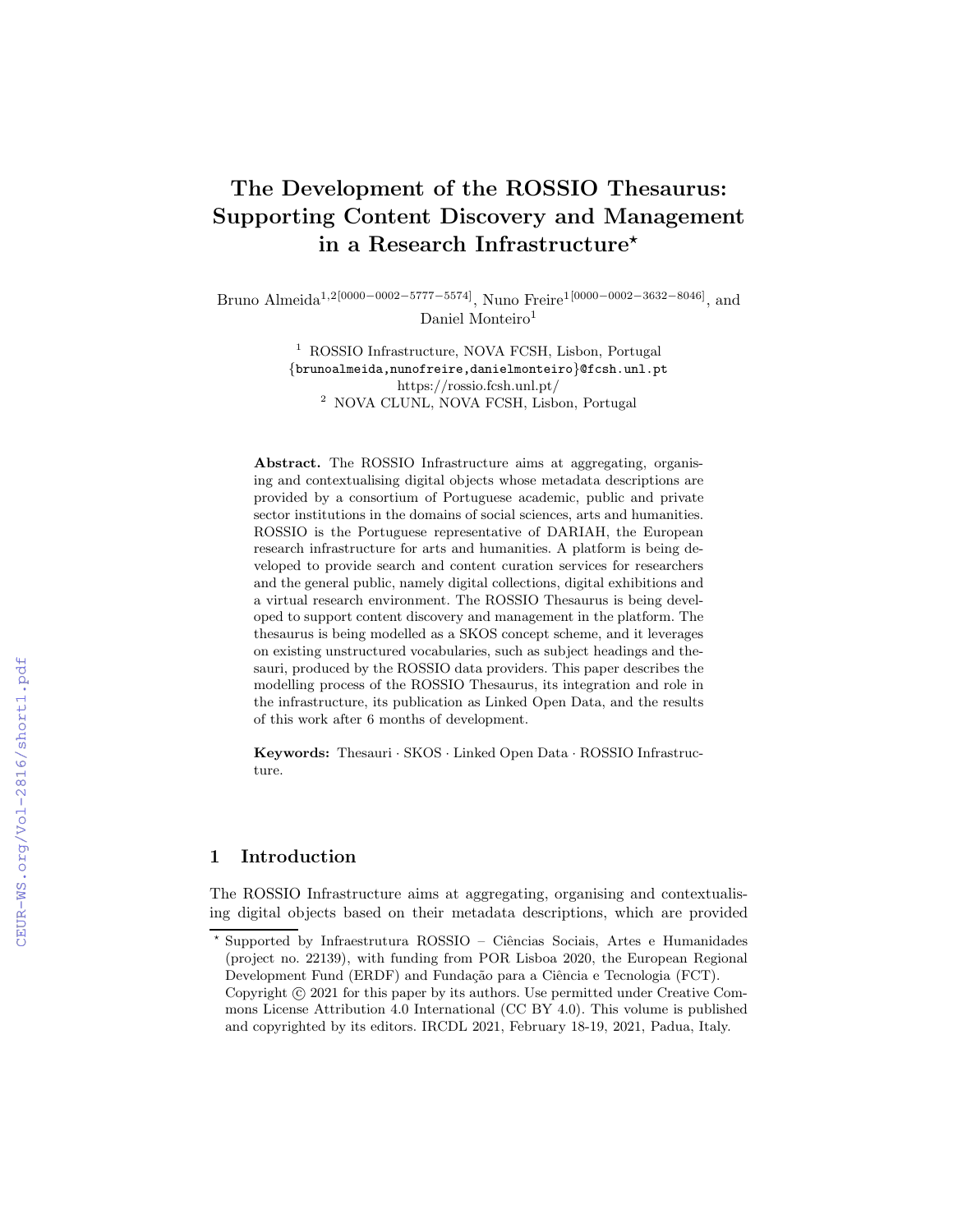by a consortium. The latter is composed of seven Portuguese academic, public and private sector institutions that provide access to digitised collections in the domains of social sciences, arts and humanities (SSAH). The consortium is coordinated by the NOVA School of Social Sciences and Humanities (NOVA FCSH), and further includes the Municipal Archive of Lisbon, the Portuguese Film Archives, the Directorate General for Books, Archives and Libraries, the Directorate General for Cultural Heritage, the Calouste Gulbenkian Foundation and the D. Maria II National Theatre. ROSSIO is the Portuguese representative of DARIAH, the European research infrastructure for arts and humanities.<sup>3</sup>

ROSSIO will offer free and open access to a platform that will provide search and content curation services based on the aggregated datasets. These services, aimed at researchers and the general public, will include the curation of digital exhibitions, digital collection and access to a virtual research environment. The ROSSIO infrastructure will provide functionalities to support researchers in the execution of the research data management plans of their projects and publish any research data in compliance with the FAIR principles.<sup>4</sup> The datasets will be described according to DCAT 2 (Data Catalogue Vocabulary), a W3C recommendation for enhancing the discoverability of datasets and data services in the Web [1], which will allow for interoperability with relevant aggregation services such as RCAAP (Scientific Open Access Repository of Portugal), OpenAire and the European Data Portal.

The ROSSIO Thesaurus is being developed as an effort to support content discovery and management in the platform. The thesaurus is modelled in SKOS (Simple Knowledge Organisation System), the W3C recommendation for sharing and linking to controlled vocabularies in the Semantic Web [14]. This paper describes the modelling process of the ROSSIO Thesaurus, its role in the infrastructure and publication as Linked Open Data  $(LOD)$ .<sup>5</sup> Section 2 will review related work based on the modelling of thesauri and other controlled vocabularies, as well as on their applications in other research infrastructures and as part of LOD initiatives in cultural heritage. Section 3 will describe the modelling methodology and tools implemented in the infrastructure for managing and publishing vocabularies. Section 4 shows the preliminary results of our research. Section 5 presents our conclusions and outlook for future work.

## 2 Related work

Thesauri and other knowledge organisation systems (KOS), e.g. thesauri, taxonomies, classification schemes, are extensively used in the GLAM sector (Galleries, Libraries, Archives and Museums) for search and information retrieval applications, including subject indexing, keyword-based search in local databases and federated search across multiple databases [4, 7]. SKOS was born out of the

<sup>3</sup> https://www.dariah.eu/

<sup>4</sup> https://www.go-fair.org/fair-principles/

 $5 \text{ https://lod-coloud.net/}$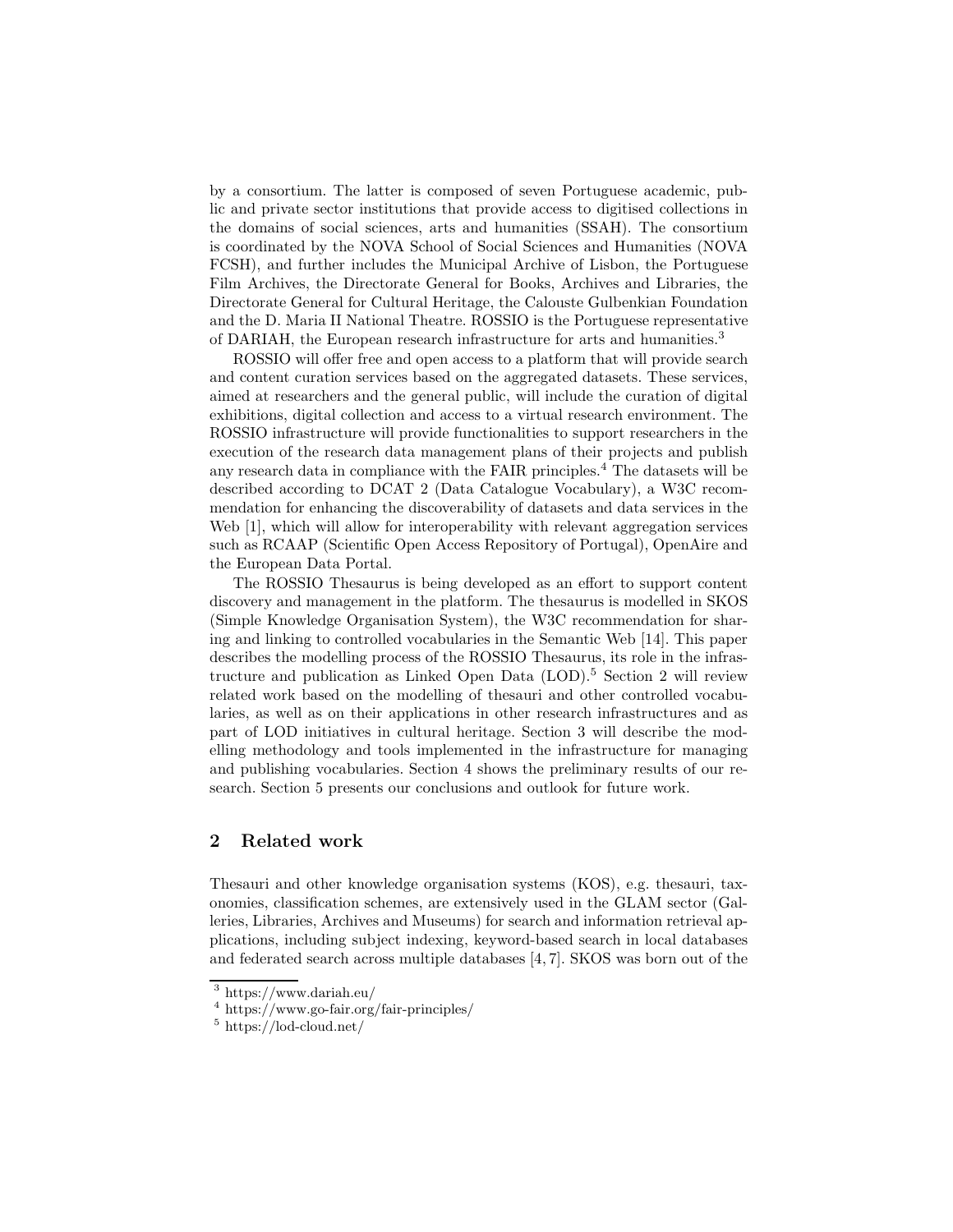need for standardising a common RDF vocabulary for modelling KOS, following several European projects in the late 1990's and early 2000's, and became a W3C recommendation in 2009 [2]. SKOS is presently one of the most used vocabularies in LOD initiatives, and is extensively reused by other Semantic Web vocabularies. The 'skosification' of controlled vocabularies has enabled their use for Semantic Web applications, such as query expansion, search term recommendations and semantic search engines [13, 15, 19]. A notable example is The Getty Vocabularies Project, which includes reference vocabularies in cultural heritage, such as the Art and Architecture Thesaurus (AAT).<sup>6</sup>

Research infrastructures in Europe make extensive use of SKOS vocabularies for knowledge organisation and interoperability purposes. DARIAH, the European research infrastructure on which ROSSIO is integrated, makes available a vocabulary repository (Vocabs).<sup>7</sup> Among the hosted vocabularies, we highlight the Backbone Thesaurus (BBT), a top-level thesaurus for alignment of domain or project-specific SKOS vocabularies [18]. The Finnish LOD Infrastructure for Digital Humanities (LODI4DH), a joint initiative of several academic institutions, is anchored on a thesaurus and ontology service  $(Finto)^8$ , which is managed by the National Library of Finland [9]. Finto consists of a collection of aligned SKOS concept schemes, including general and domain-specific vocabularies [8]. As part of LODI4DH, Finto's vocabularies are employed for annotation and search in a series of semantic portals.

A notable application of Semantic Web vocabularies is Europeana, which provides access to over 50 million digitised cultural heritage objects provided by European institutions in the GLAM sector.<sup>9</sup> The Europeana Data Model (EDM) includes several SKOS elements for the enrichment of provided cultural heritage objects based on so-called 'contextual entities', i.e. agents, places and concepts [5]. The contextualisation efforts of Europeana have included the design of an 'Entity Collection', a knowledge graph that re-uses third-party data and maps entities to EDM [3]. A further initiative is the evaluation of third-party knowledge bases for enrichment and disambiguation purposes, e.g. VIAF with regard to agents [6]. These examples highlight the potential of SKOS vocabularies for content discovery, management and contextualisation in digital libraries and research infrastructures. This constitutes our motivation for the development of a project-specific vocabulary, the ROSSIO Thesaurus, which will be integrated as a component of ROSSIO's LOD infrastructure.

 $6$  http://vocab.getty.edu/

<sup>7</sup> https://vocabs.dariah.eu/

 $8 \text{ https://finto.fi/}$ 

<sup>9</sup> https://www.europeana.eu/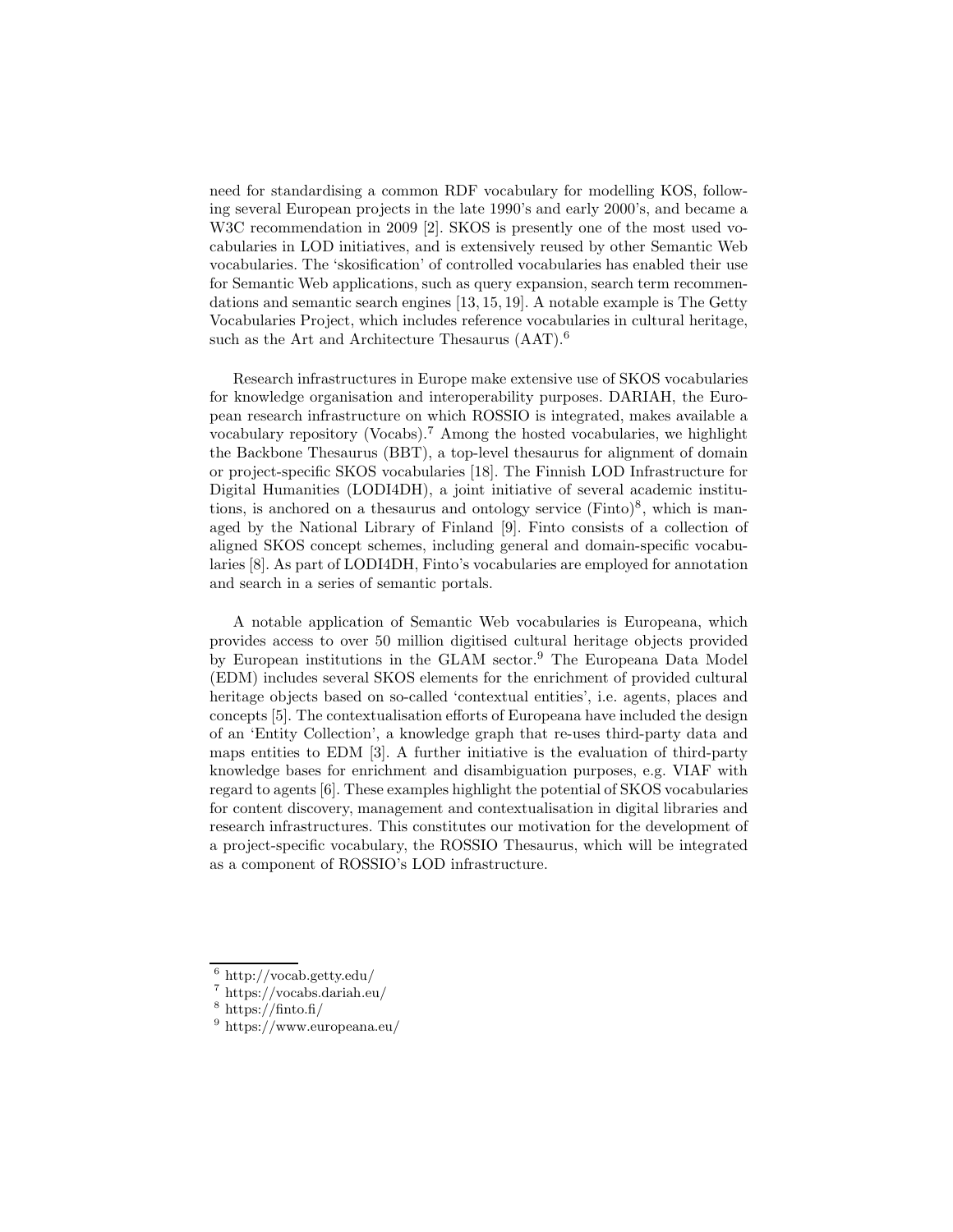## 3 Development of the ROSSIO Thesaurus

#### 3.1 Methodology and tools used

The development of ROSSIO Thesaurus is following the stages shown in Fig. 1, which are based on the methodology for developing multilingual thesauri outlined in ISO 25964-1 [11].



Fig. 1. Development stages of ROSSIO Thesaurus.

Currently, we are entering the construction stage, after having compiled several vocabulary resources from our partner institutions, along with reference thesauri and other relevant KOS from the SSAH. The latter are relevant not only as canonical sources for terms and concepts for the ROSSIO Thesaurus, but also as targets for mapping/alignment. For its publication as LOD, the concepts it comprises should be mapped, whenever possible, to reference and top-level concept schemes, such as the AAT and the BBT.

An important part of our methodology consists of collaborating with information specialists and subject domain experts. This will be fundamental for: (i) supply of local vocabulary resources (e.g. subject-heading lists, thesauri); (ii) validation of third-party vocabulary resources; (iii) feedback regarding the macro- and microstructural components of the ROSSIO Thesaurus.

At this stage, the ROSSIO Infrastructure has already adopted several tools for the development and dissemination of SKOS concept schemes. VocBench 3,<sup>10</sup> an open source platform developed at the University of Rome Tor Vergata [16], has been deployed for managing the ROSSIO Thesaurus development. Among its functionalities, we highlight its flexibility in creating and editing vocabularies, and the possibility of defining several roles for collaborative development.

With regard to dissemination, Skosmos, an open source platform developed at the National Library of Finland [17], is being deployed for the publication of the ROSSIO Thesaurus. This platform offers several possibilities for browsing and information retrieval, including keyword-search with auto-completion and Linked Data access through several RDF serialisations (RDF/XML, Turtle and JSON-LD).

 $\frac{10}{10}$  http://vocbench.uniroma2.it/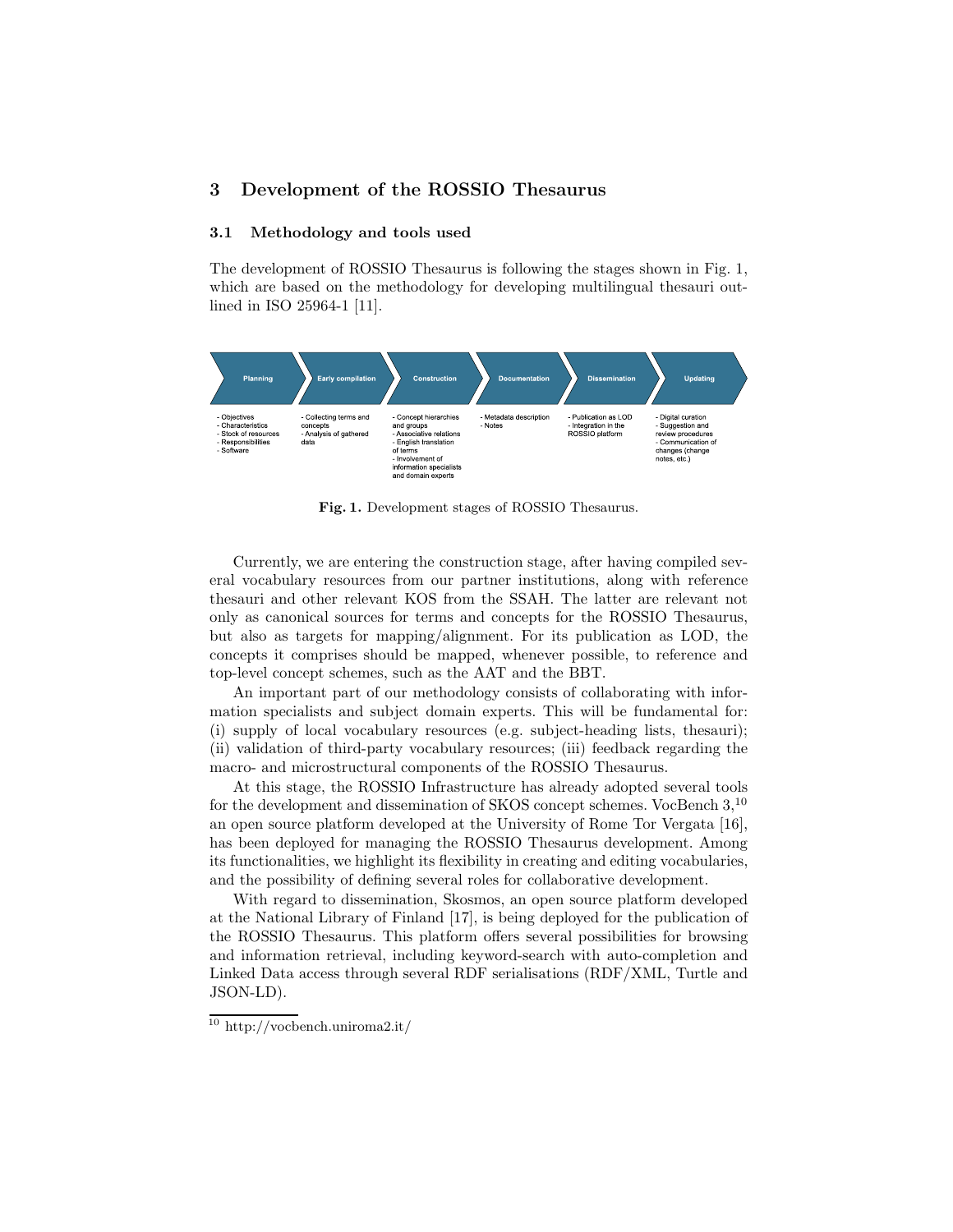#### 3.2 Relevant characteristics

ROSSIO Thesaurus' model is based on SKOS and on the ISO 25964 model. Fig. 2 shows the elements that are more relevant for the modelling process. The thesaurus is represented as an instance of skos:ConceptScheme, whose relevant metadata will be described through Dublin Core elements/terms (e.g. creator, description, licence). The main elements of the thesaurus are instances of skos:Concept. The latter are lexicalised by terms (i.e., preferred, alternative and hidden labels) in Portuguese. As a minimum requirement, the preferred labels are translated to English, either through automatic translation and verification or by reusing English terms from reference KOS or other vocabulary resources. There will be the possibility of documenting concepts (e.g. through scope notes) and identifying their sources, which will be mostly relevant for identifying the corresponding terms provided by our partner institutions. Concepts in the ROSSIO Thesaurus are mapped to reference concept schemes in domains within SSAH by means of SKOS mapping properties (e.g. skos:exactMatch, skos:broadMatch). Concepts will be aggregated in collections, including: (i) arrays of sibling concepts (e.g. <Art by period>) and (ii) groups/facets (e.g. Physical Objects).



Fig. 2. UML class diagram of the ROSSIO Thesaurus.

The ROSSIO Thesaurus includes general concepts, i.e., units of knowledge that correspond to a plurality of objects, which are usually designated by com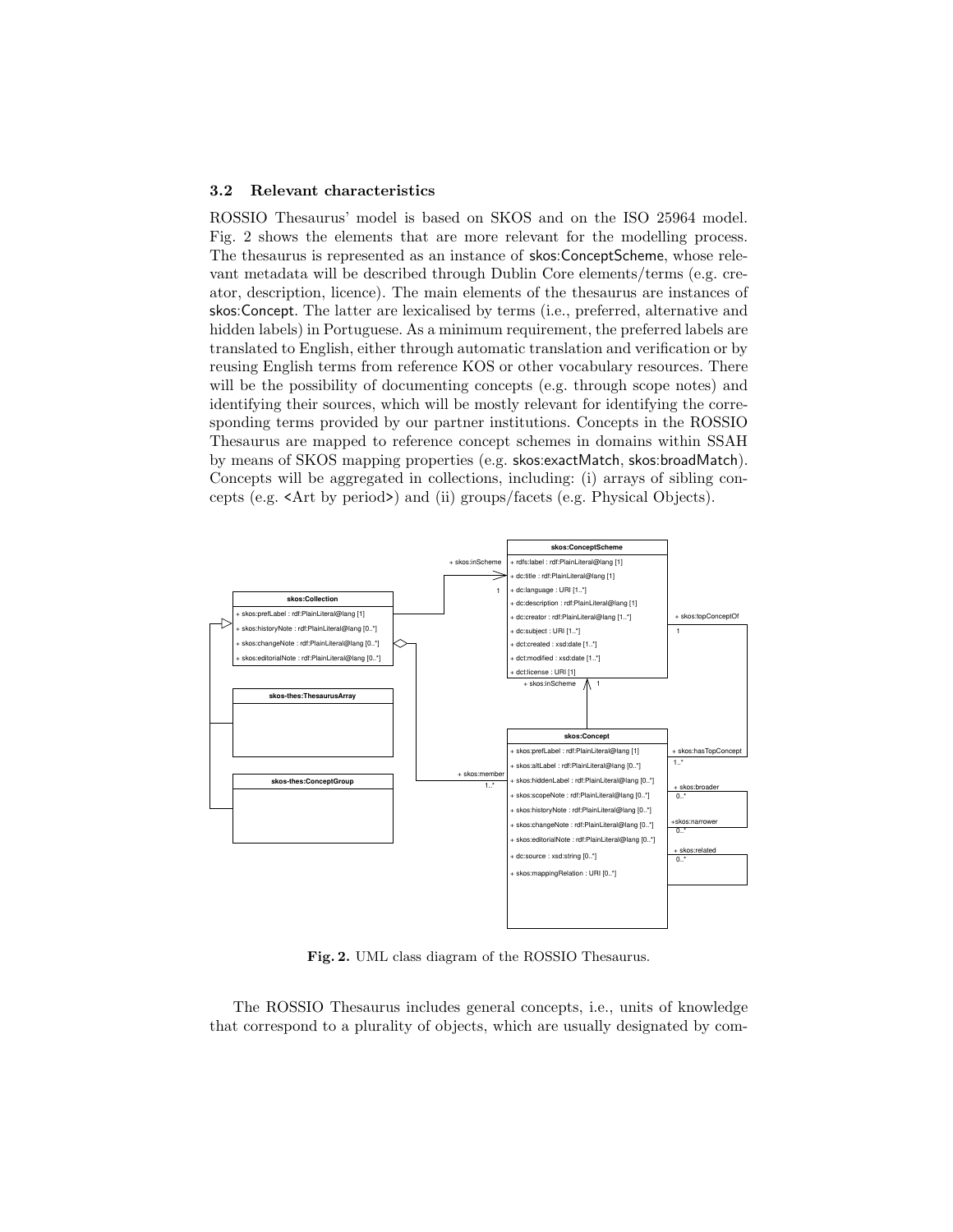mon nouns and noun phrases (e.g. 'pottery artefacts'). Several individuals are included, however, corresponding to names of disciplines (e.g. 'sociology'), styles (e.g. 'Rococo') and movements (e.g. 'Dadaism'), among other possibilities.<sup>11</sup>

As part of the ROSSIO Infrastructure, the thesaurus should be complemented by other concept schemes comprising, e.g., place names, person and organisation names and time-periods, as well as domain-specific vocabularies used within the infrastructure, such as the thesaurus on cultural heritage that is being developed by one of our partner institutions, the Directorate General for Cultural Heritage. This approach, if followed, should result in a collection of aligned vocabularies, similar to the example of Finto, and would facilitate the use and reuse of vocabularies for LOD applications.

#### 4 Results

#### 4.1 Development of the thesaurus

The top-level concepts of the ROSSIO Thesaurus were put forward based on the analysis of top-level or reference thesauri and ontologies, such as the BBT, CIDOC CRM, BFO and DOLCE ontologies. The resulting top-level concepts are the following: Agents, Places, Temporal Entities, Physical Objects and Conceptual Objects.

At this time, three institutions of the ROSSIO consortium have contributed to the development of the thesaurus by providing vocabulary resources. Some of the more specific domains represented by these resources include heritage studies and performing arts. The early results described in this section are based on the analysis of one such resource, namely a list of more than 45,000 indexing terms and their frequency of use in the shared catalogue of the Division of Libraries and Documentation of NOVA FCSH. This list covers most fields in the social sciences and humanities.

The list was analysed by performing simple queries, starting with words from key semantic fields, such as 'arte' (art) or 'património' (heritage). This allowed to retrieve multiword terms with the same base word (e.g. 'arte portuguesa' [Portuguese art]), and in which the searched word is part of modifier phrases  $(e.g. 'história da arte' [art history]).$  Term candidates for associated concepts were also searched (e.g. 'estética' [aesthetics], 'preservação' [preservation]), and its respective occurrences as heads or modifiers of multiword expressions were retrieved (e.g. 'preservação digital' [digital preservation]). Terms and concepts were structured in a spreadsheet and transformed to RDF/SKOS in VocBench. During this process, the preferred terms in Portuguese were automatically translated to English, and the translations were manually verified.

At this time, mappings were carried out to the BBT and the AAT. Since the BBT is a small vocabulary, with only 30 concepts, the mapping was carried out manually. This task was facilitated by the fact that many of the BBT concepts

 $11$  The notions of general and individual concepts are defined in the ISO standards for terminology work [10].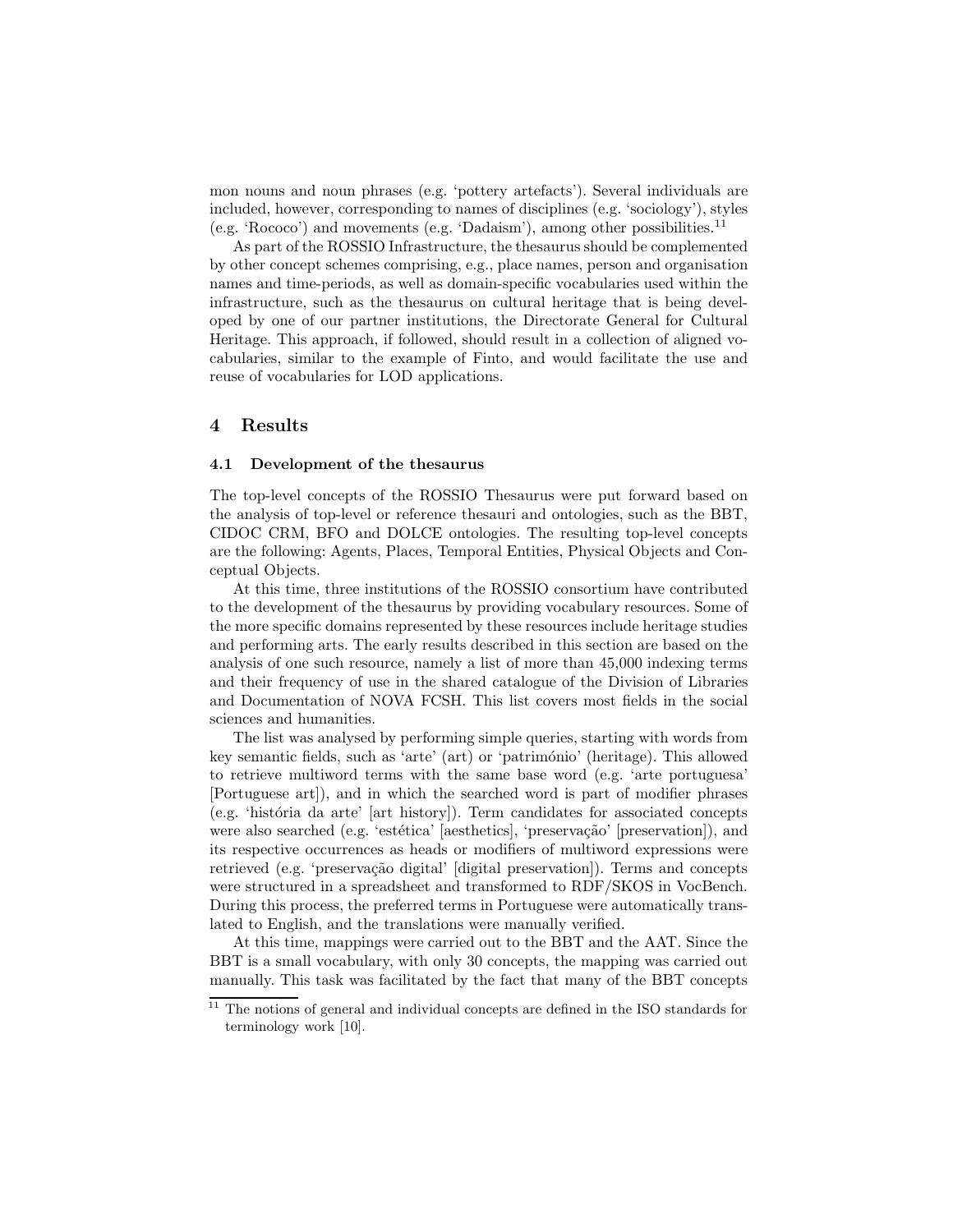are reused in the ROSSIO Thesaurus. Mappings to the AAT were automatically discovered through Silk Workbench. The latter task required the extraction of English and Portuguese AAT terms through the SPARQL endpoint of the Getty Vocabularies Project. Terms from the AAT and the ROSSIO Thesaurus were then processed (lowercased and tokenised) and compared based on a similarity measure (Jaccard index) [12]. The resulting RDF alignment was then imported in VocBench, where the mappings were validated.

Here are some relevant metrics regarding the thesaurus project:

- No. of triples: 22,686
- No. of concepts (instances of skos:Concept): 3255
- No. of Portuguese terms (SKOS labels): 4143
- No. of English terms (SKOS labels): 3256
- No. of links to the AAT (SKOS mapping properties): 567
- No. of links to the BBT (SKOS mapping properties): 23

#### 4.2 Application in research data management

The ROSSIO Infrastructure aims to provide functionalities to support researchers in the execution of the research data management plans of their projects. Research data is managed within the infrastructure based on a profile of the Data Catalog Vocabulary (DCAT). The dataset-level metadata is also published by ROSSIO as linked data, as the means to ensure compliance with several of the FAIR principles for research data.

The ROSSIO Thesaurus also has a role in ROSSIO's compliance with the FAIR principles. The dataset metadata is classified with terms from the thesaurus, in order to support the FAIR principles F2-"data are described with rich metadata", and I2-"(meta)data use vocabularies that follow the FAIR principles (as described in Section 3, the ROSSIO Thesaurus is published in compliance with the FAIR principles).

In ROSSIO's dataset metadata profile, concepts from the thesaurus must be used for dcat:theme properties of the dataset. They may also be used for expressing the spatial/geographical coverage of the dataset (property dcterms:spatial) and the temporal period that the dataset covers (with property dcterms:temporal).

## 5 Conclusion and future work

In this paper, we have presented the work towards the development of the ROSSIO Thesaurus. The latter aims at supporting content discovery and management in the ROSSIO Infrastructure, which will offer access to diversified contents in social sciences, arts and humanities. The thesaurus further aims at being a contribution to the LOD cloud, which we find to be under-represented with regard to linguistic resources in the Portuguese language, as well as to be a reference in domains of the SSAH.

There is still considerable work to be done in the construction and publication of the ROSSIO Thesaurus. We expect to make available the first full version of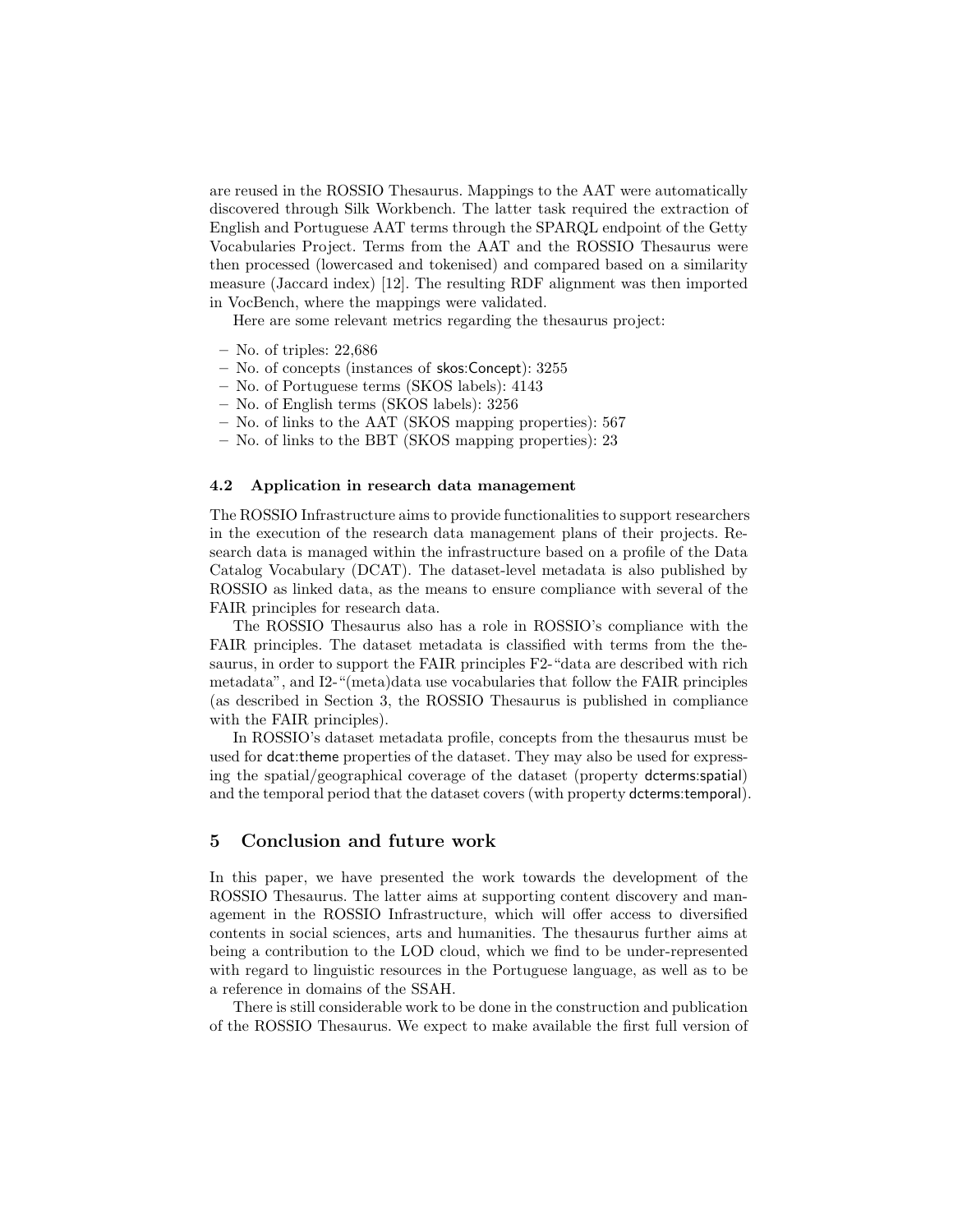the thesaurus by September 2021. Other work to be carried out consists on the integration of the thesaurus in the ROSSIO platform, which should allow researchers to annotate virtual exhibitions, virtual collections and other content produced in the platform. We will further explore the use of the thesaurus for search expansion in the platform, and also for semantic search, starting with a smaller dataset provided by a research unit of NOVA FCSH in the field of musicology.

## References

- 1. Albertoni, R., Browning, D., Cox, S., Gonzalez Beltran, A., Perego, A., Winstanley, P.: Data Catalog Vocabulary (DCAT) - Version 2 (Feb 2020), https://www.w3.org/TR/vocab-dcat-2/
- 2. Baker, T., Bechhofer, S., Isaac, A., Miles, A., Schreiber, G., Summers, E.: Key Choices in the Design of Simple Knowledge Organization System (SKOS). Journal of Web Semantics 20, 35–49 (May 2013). https://doi.org/https://doi.org/10.1016/j.websem.2013.05.001
- 3. Charles, V., Manguinhas, H., Isaac, A., Freire, N., Gordea, S.: Designing a Multilingual Knowledge Graph as a Service for Cultural Heritage – Some Challenges and Solutions. In: International Conference on Dublin Core and Metadata Applications Proceedings. pp. 29–40. DCMI, [S.l.] (2018), https://dcpapers.dublincore.org/pubs/article/view/3966
- 4. Coudyzer, E.: First release GLAM sector reference terminologies (Sep 2013), https://www.athenaplus.eu/getFile.php?id=187
- 5. Europeana Foundation: Europeana Data Model Primer (Jul 2013), https://pro.europeana.eu/page/edm-documentation
- 6. Freire, N., Manguinhas, H., Isaac, A.: An Observational Study of Equivalence Links in Cultural Heritage Linked Data for agents. In: Hall, M., Merčun, T., Risse, T., Duchateau, F. (eds.) Digital Libraries for Open Knowledge. pp. 62–70. Springer International Publishing, Cham (2020). https://doi.org/https://doi.org/10.1007/978-3-030-54956-5 5
- 7. Harpring, P.: Introduction to controlled vocabularies: terminology for art, architecture, and other cultural works. Getty Research Institute, Los Angeles, CA (2010)
- 8. Hyvönen, E.: Preventing ontology interoperability problems instead of solving them. Semantic Web Journal 1(1-2), 33–37 (2010). https://doi.org/10.3233/SW-2010-0014
- 9. Hyvönen, E.: Linked Open Data Infrastructure for Digital Humanities in Finland. In: Reinsone, S., Skadiņa, I., Baklāne, A., Daugavietis, J. (eds.) Proceedings of the Digital Humanities in the Nordic Countries 5th Conference (DHN 2020). pp. 254–259. CEUR-WS, CEUR, Riga (2020)
- 10. ISO 1087: Terminology work and terminology science Vocabulary. ISO, Geneva (2019)
- 11. ISO 25964-1: Information and documentation Thesauri and interoperability with other vocabularies - Part 1: Thesauri for information retrieval. ISO, Geneva (2011)
- 12. Jaccard, P.: Nouvelles recherches sur la distribution florale. Bulletin de la Societe Vaudoise des Sciences Naturelles 44(163), 223–270 (1908)
- 13. Koutsomitropoulos, D., Solomou, G., Kalou, K.: Federated Semantic Search Using Terminological Thesauri for Learning Object Discovery. Journal of Enterprise Information Management 30(5), 795–808 (2017). https://doi.org/https://doi.org/10.1108/JEIM-06-2016-0116